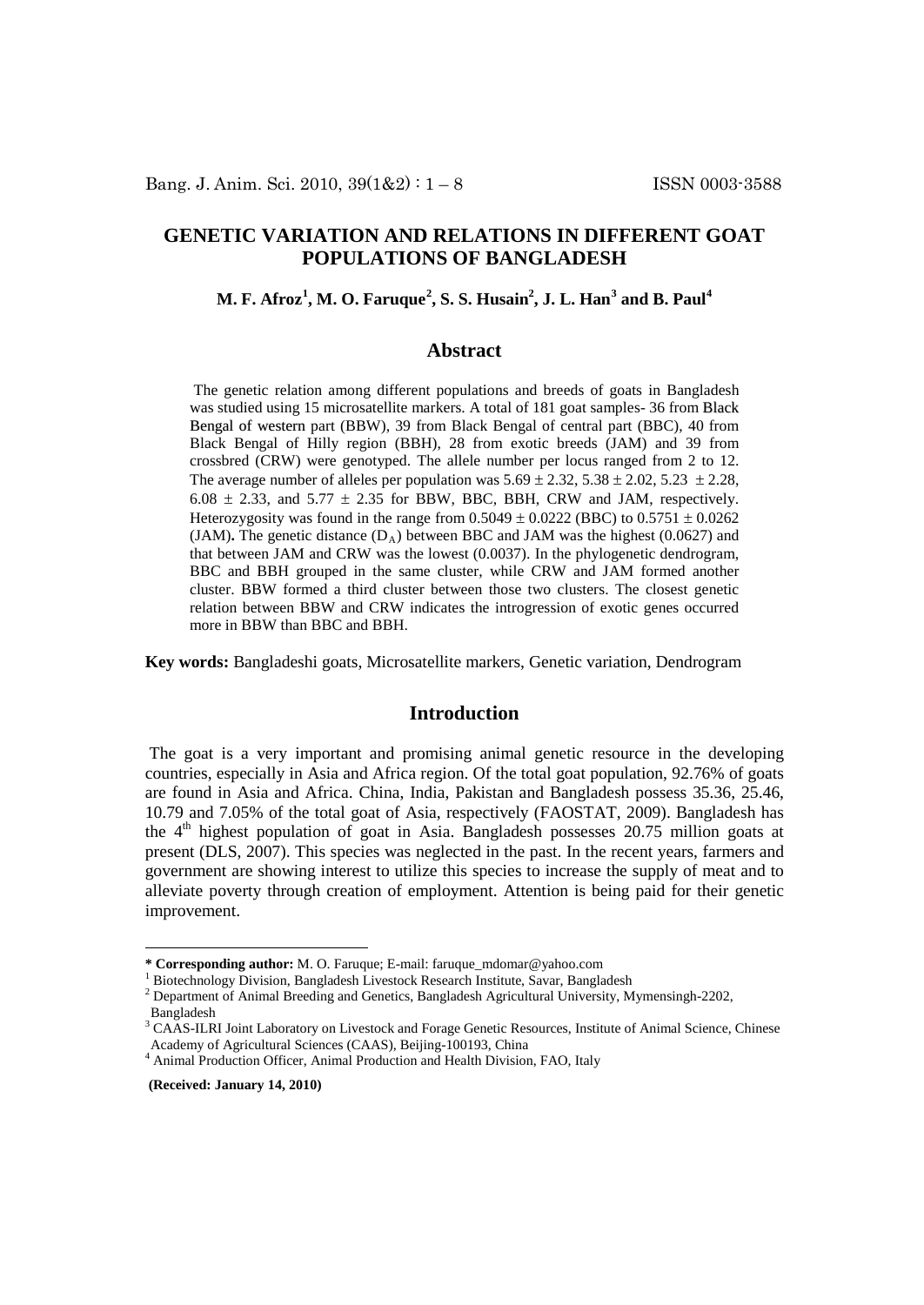For genetic improvement of any species, genetic characterization is the first and foremost priority. Genetic characterization can be done using isozymes, genomic DNA, mtDNA and chromosomes. Use of microsatellite marker is currently the marker of choice for a wide range of molecular genetic studies such as establishing genetic linkage maps (Kappes *et al*., 1997), analysis of mating system and population structures (Bruford and Wayne, 1993; Queller *et al*., 1993) and reconstruction of phylogenetic relationships among populations (Bowcock *et al*., 1994; Roy *et al.*, 1994; Takezaki and Nei, 1996; MacHugh *et al.*, 1997). Microsatellite markers has been used successfully for study of genetic diversity and relationship of goat breeds/populations by Yang *et al.* (1999), Luikart *et al*. (1999), Saitbekova (1999), Chenyambuga *et al.* (2004)**,** Jim'enez-Gamero *et al.* (2006), Thilagam *et al.* (2006) and Dixit *et al.* (2010). Katsumata *et al*. (1984) studied isozymes for the characterization of Bangladeshi goat. But there is no report on characterization of Bangladeshi goats based on microsatellite markers. The present study was, therefore, done to find out the genetic variation and relation among different populations of goats in Bangladesh using microsatellite markers.

### **Materials and Methods**

#### **Sample collection, DNA extraction and quantification**

All the goats of Bangladesh were divided into five populations based on geographical distribution and history of breeding and management systems. These were (i) BBW- Black Bengal goats in the western part of the country, (ii) BBC- Black Bengal goats in the central part of the country, (iii) BBH- Black Bengal goats in the hilly area of the country, (iv) JAMimported Indian goats consist of Jamnapari, Sirohi and Beetal, and (v) CRW- crossbred between JAM and Black Bengal goat. Forty samples were collected from each population. However 30 samples were collected from JAM. So a total of 190 samples were collected for five populations (Fig. 1). Samples were collected only from adult goats of subsistent farmers taking a ratio of 1:3 for male and female. Samples were collected avoiding related animals. Blood was collected in venoject tube, treated with anticoagulant and carried to Animal Genetics Laboratory of Bangladesh Agricultural University and preserved at  $4^0C$  until DNA extraction. DNA was extracted following a salting out protocol after IAEA (2004). The DNA samples were quantified in 0.8% agarose gel electrophoresis.

#### **Microsatellite polymorphism detection**

PCR amplification and genotyping work were done in ILRI laboratory, Nairobi. All of 190 DNA samples were amplified in PCR system (GeneAmp 9700 PCR machine) using 15 pairs of microsatellite primers selected from FAO recommendation. All the microsatellite markers were forwardly labeled with a capillary based dye: 6FAM (blue), PET (Red), VIC (Green) and NED (yellow) for the purpose of genotyping. The PCR condition has been presented in Table 1. PCR was carried out in 10 μl reaction mixture containing  $4ng/μ$  of template DNA, 4 ng/μl each primer, 125 μM/μl dNTPs, 0.03 unit/μl of Tag polymerase and 1.5 to 2.0 mM/μl of  $MgCl<sub>2</sub>$ .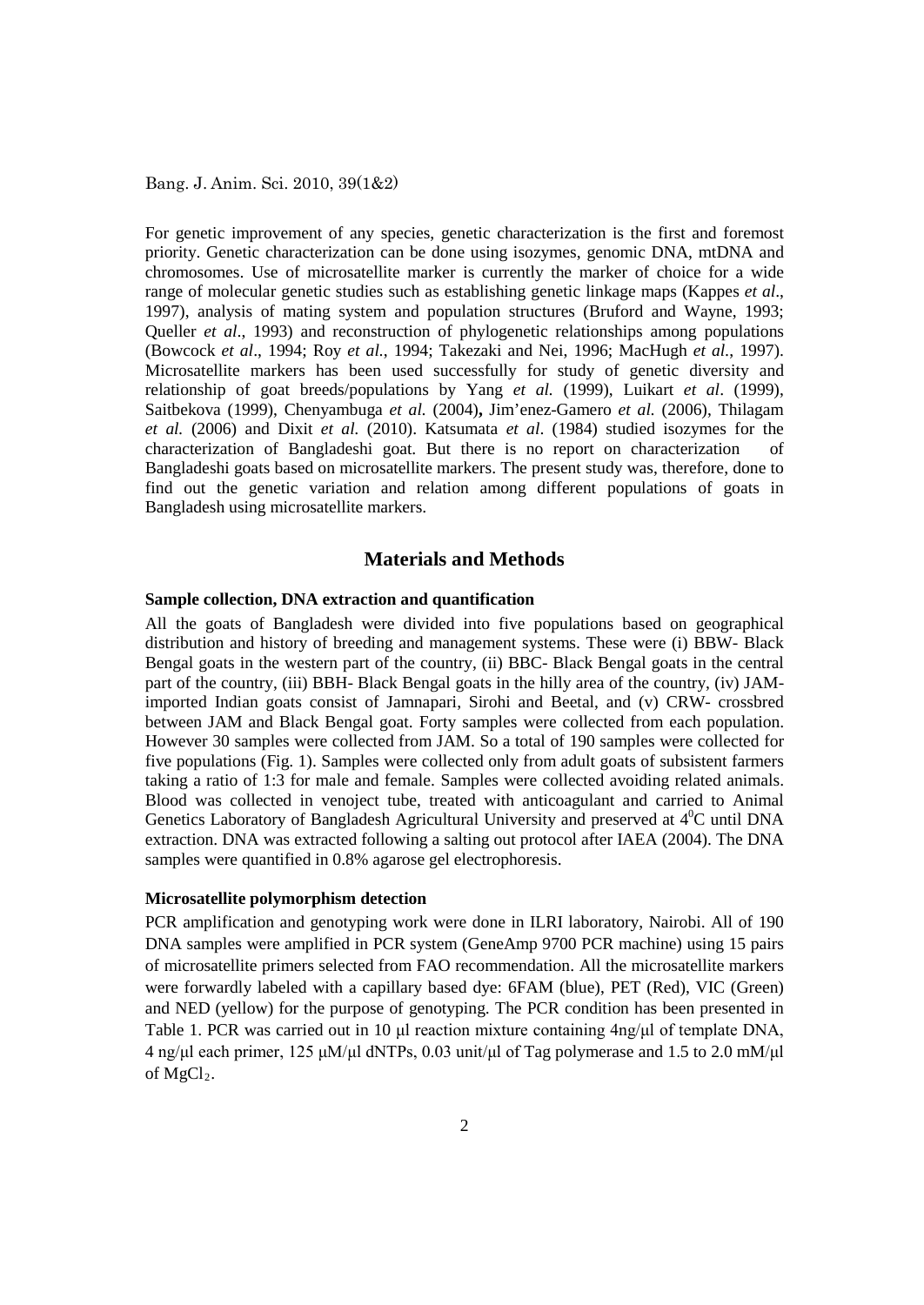

**Fig. 1. Sites from where samples were collected. BBW = Black Bengal in the western part; BBC = Black Bengal in the central part; BBH = Black Bengal in the Hilly region; JAM = Imported Indian goat breed; CRW = Crossbred between Black Bengal and exotic goat breeds**

PCR program used for amplification of all markers was: following an activation step of 5 min at  $95^{\circ}$ C, the PCR mixture underwent 35 cycles of 30 seconds at  $95^{\circ}$ C (denaturation), annealing time of 1 min at  $55^{\circ}$ C and extension time of 1 min at  $72^{\circ}$ C. The final extension time was 10 min at  $72^{\circ}$ C. All PCR products were quantified by 2% agarose gel electrophoresis for checking the success of PCR amplification. The amplified DNA was genotyped by automated capillary DNA sequencer Genetic Analyzer (3730 of Applied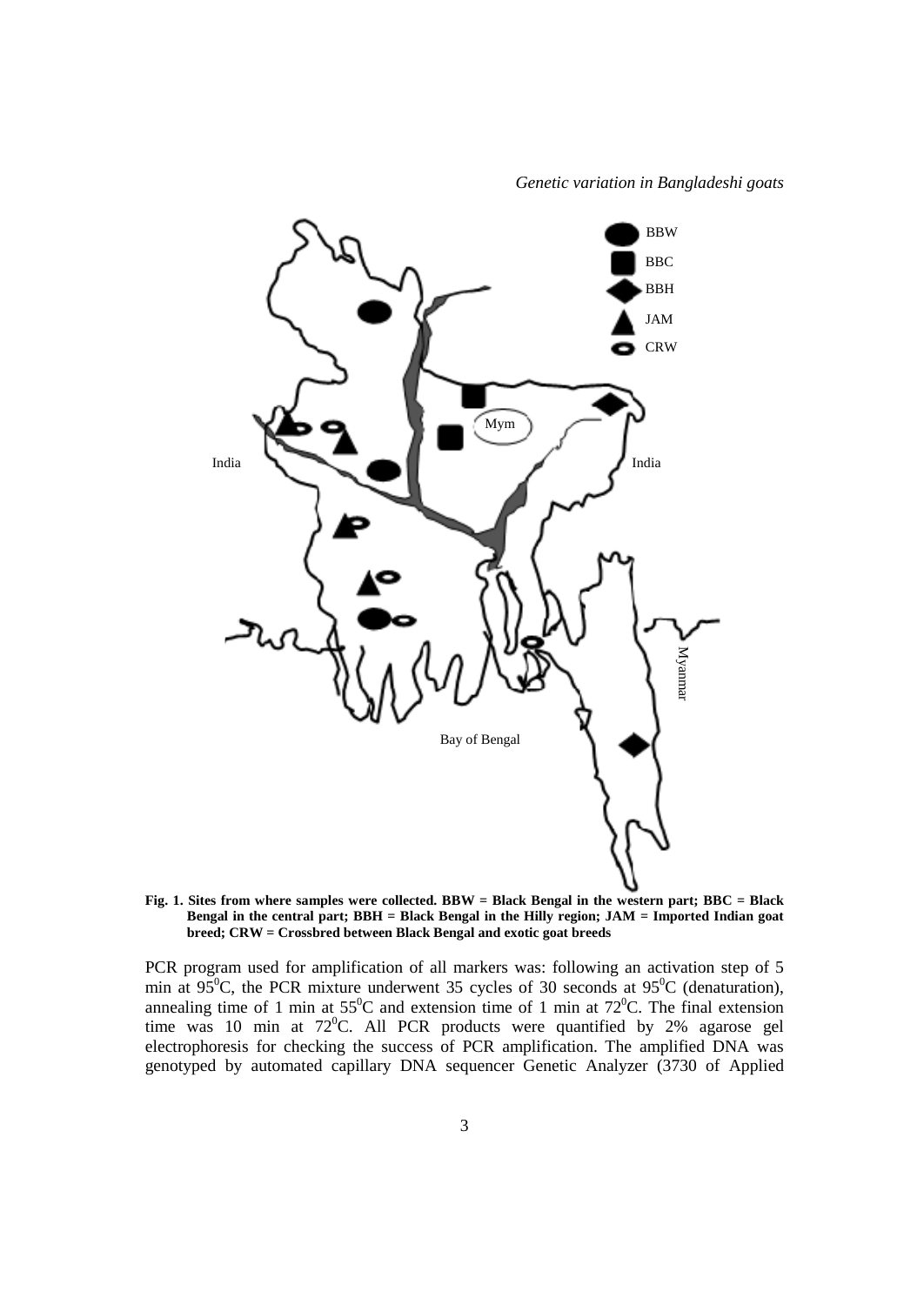Biosystem, USA). The internal standard was prepared by adding 10 μl of LIZ standard to 45 μl of HiDi formamide. A total of 1 μl of diluted PCR product of each co-loading was transferred to individual wells with 9 μl of standard/formamide mix and denatured for genotyping. The genotyping results were processed by the GeneMapper v 3.7 program which determined the allele sizes in each animal. A total of 181 samples including 36 from BBW, 39 from BBC, 40 from BBH, 38 from CRW and 28 from JAM were finally amplified and genotyped.

| <b>Microsatellite markers</b> | Size bp range | <b>Annealing temp</b> | $Mg++concentration$ |  |
|-------------------------------|---------------|-----------------------|---------------------|--|
| ILSTS029                      | 135-185       | $55^{\circ}$ C        | $2.0 \text{ mM}$    |  |
| <b>BMS1494</b>                | 235-300       | $55^{\circ}$ C        | $2.0 \text{ mM}$    |  |
| <b>MAF035</b>                 | 90-130        | $55^{\circ}$ C        | $2.0 \text{ mM}$    |  |
| SRCRSP3                       | 95-135        | $55^{\circ}$ C        | $2.0 \text{ mM}$    |  |
| <b>BMS1818</b>                | 240-310       | $55^{\circ}$ C        | $2.0 \text{ mM}$    |  |
| OARFC <sub>20</sub>           | 80-130        | $55^{\circ}$ C        | $2.0 \text{ mM}$    |  |
| ETH <sub>10</sub>             | 190-220       | $53^{\circ}$ C        | $1.5 \text{ mM}$    |  |
| OARAE54                       | 105-145       | $55^{\circ}$ C        | $2.0 \text{ mM}$    |  |
| ILSTS005                      | 160-230       | $55^{\circ}$ C        | $2.0 \text{ mM}$    |  |
| SPS113                        | 125-170       | $58^{\circ}$ C        | $2.0 \text{ mM}$    |  |
| CSRD247                       | 219-260       | $58^{\circ}$ C        | $2.0 \text{ mM}$    |  |
| <b>INRA0132</b>               | 125-175       | $58^{\circ}$ C        | $1.5 \text{ mM}$    |  |
| <b>MCM527</b>                 | 155-195       | $58^{\circ}$ C        | $2.0 \text{ mM}$    |  |
| MAF70                         | 120-190       | $65^{\circ}$ C        | $2.0 \text{ mM}$    |  |
| ILSTS011                      | 250-300       | $58^{\circ}$ C        | $2.0 \text{ mM}$    |  |

**Table 1. PCR condition used for different markers**

#### **Statistical analysis**

The genotyped data were analyzed using Microsatellite Toolkit program (Minch, 1995) to calculate allele frequencies at each locus for each population, average number of alleles per population and heterozygosity values (expected and observed). Dispan program (Ota, 1993) was used to calculate  $D_A$  genetic distances between the populations and a Neibour - Joining (NJ) phylogenetic tree was constructed using the PHYLIP 3.57c package (Felsentein, 1995).

## **Results and Discussion**

### **Distribution of alleles and heterozygosity within the populations**

All the goat populations showed polymorphism for microsatellite markers in the present study. The allele number per loci ranged from 2 to 12 in the five populations. A number of diagnostic alleles have been identified for different populations. The mean numbers of alleles along with heterozygosity values per population are presented in Table 2. The mean numbers of alleles per population ranged from 5.23 (BBH) to 6.08 (CRW). The average observed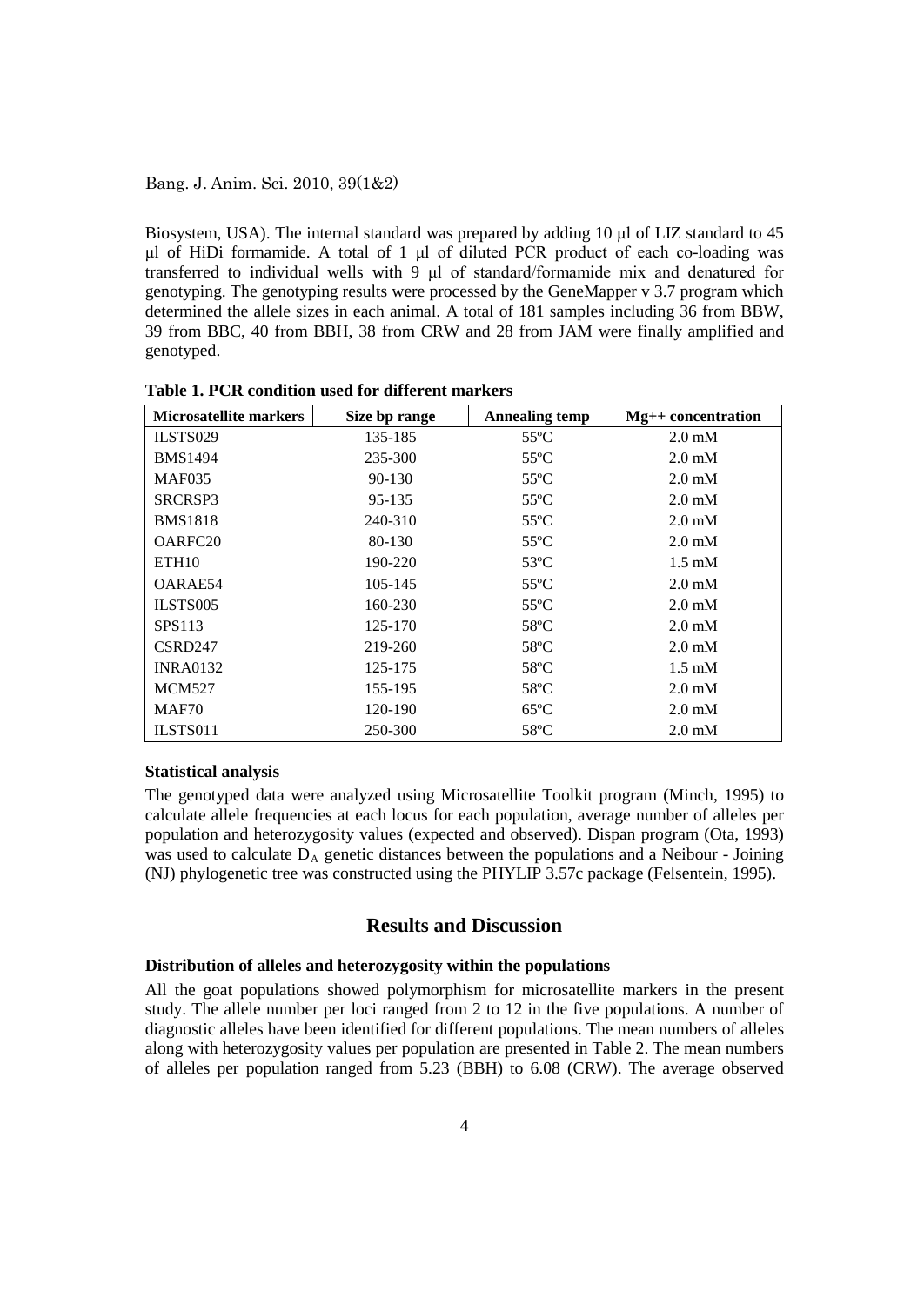heterozygosity values were medium in all populations ranging from 0.5049 to 0.5751 with the lowest in population BBC (0.5049  $\pm$  0.0187) and the highest in population JAM (0.5751)  $\pm$  0.0237). The genetic variation in the goat population of Bangladesh was first studied by Katsumata *et al*., 1984. They used isozymes as markers and studied on BBW, BBC and JAM populations of present study. They reported the existence of polymorphic loci in all these populations. However, the observed heterozygosity reported by them was lower (0.0337 to 0.0429) than the findings of present study (0.5049 to 0.5751)**.** The value of heterozygosity measured from isozymes is always lower than that measured from DNA. This is also evidence from the study of Nyamsamba, *et al.* (2003). The existence of polymorphism has also been reported in Indian and Chinese goats by a number of investigators (Ganai and Yadav*,* 2001; Kim, *et al.,* 2002; Sultana *et al.,* 2003; Ran *et al*., 2006; Anita and Yadav*,* 2007). They also reported medium level of heterozygosity in those populations.

| <b>Population</b> | Loci type | No. alleles     | <b>Expected heterozygosity</b> | <b>Observed heterozygosity</b> |
|-------------------|-----------|-----------------|--------------------------------|--------------------------------|
| <b>BBW</b>        | 15        | $5.69 \pm 2.32$ | $0.5411 \pm 0.0713$            | $0.5258 \pm 0.0231$            |
| <b>BBC</b>        | 15        | $5.38 + 2.02$   | $0.5311 + 0.0734$              | $0.5049 + 0.0222$              |
| <b>BBH</b>        | 15        | $5.23 + 2.28$   | $0.5473 + 0.0657$              | $0.5171 + 0.0219$              |
| <b>CRW</b>        | 15        | $6.08 \pm 2.33$ | $0.5827 + 0.0600$              | $0.5708 + 0.0224$              |
| <b>JAM</b>        | 15        | $5.77 + 2.35$   | $0.5925 + 0.0584$              | $0.5751 + 0.0262$              |

**Table 2. Mean number of alleles and heterozygosity for different populations**

#### **Genetic distances between the populations**

The  $D_A$  genetic distances between different populations are presented in Table 3. The standard genetic distance between the population pairs ranged from 0.0043 to 0.0498. The lowest genetic distance (0.0043) was observed between CRW and JAM and the highest distance (0.0498) was observed between JAM and BBC. BBW had closer relationship to CRW than BBC and BBH. The genetic relationships among different populations are shown in the phylogenetic dendrogram (Fig. 2) constructed on the basis of  $D_A$  distances and using Neibour- joining (NJ) method (Nei, 1978). In the phylogenetic dendrogram, goat populations of Bangladesh were divided into three groups, BBC and BBH clustered in the first group, BBW in the second group, and CRW and JAM in the third group separately. Such a. clustering of the goat breeds according to their geographical origin was also reported for Indian goat breeds by Thilagam *et al.* (2006) and Dixit *et al.* (2010), for Chinese goat breeds by Yang *et al.* (1999), for African goat breeds by Chenyambuga *et al.* (2004)**,** and Swiss goat breeds by Saitbekova (1999).

From the history it is evident that CRW was crossed with imported goat breeds of India. Crossbreeding is more evidence in the western part of Bangladesh than central and eastern part or hilly region for the last l0 years as revealed from the history of goat mating system in the country. Because of the introgression of genes from exotic breeds, BBW possessed more exotic genes than BBC and BBH (Faruque and Khandoker, 2007). So CRW and BBW showed closed genetic relation and had a higher mean number of alleles  $(6.08 \pm 2.33)$  and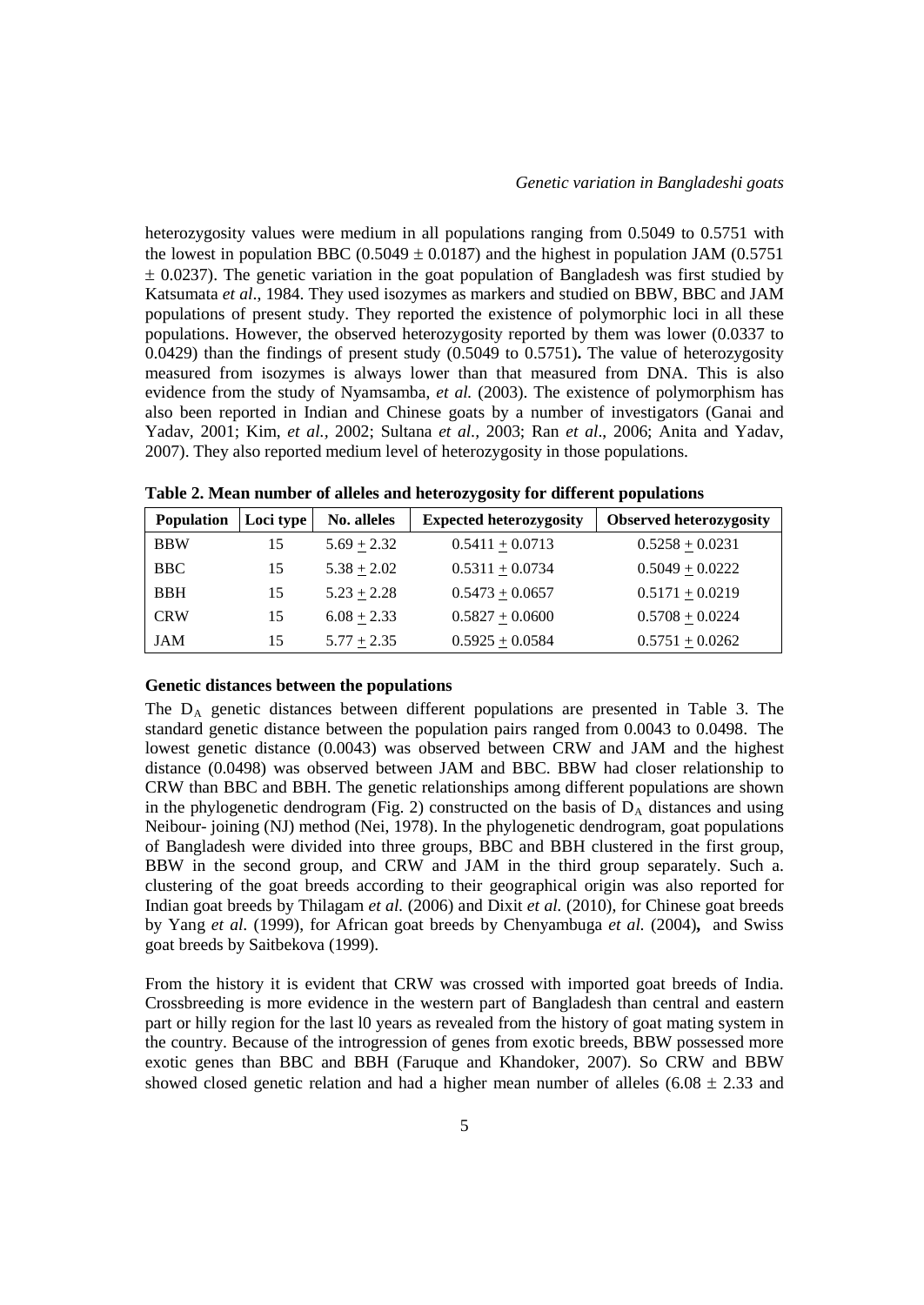5.69  $\pm$  2.32, respectively) than BBC and BBH. There was no introgression of genes from exotic breeds in BBH. Therefore, this population had the lowest mean number of alleles, lower heterozygosity value and highest genetic distance from JAM. Anita and Yadav (2007) also reported that Black Bengal and Jamnapari breed in India had larger genetic distance and they clustered separately in dendrogram. Therefore, BBH can be regarded as the most pure Black Bengal goat in Bangladesh.

|            | <b>BBW</b> | <b>BBC</b> | <b>BBH</b> | <b>CRW</b> | <b>JAM</b> |
|------------|------------|------------|------------|------------|------------|
| <b>BBW</b> |            |            |            |            |            |
| <b>BBC</b> | 0.0265     |            |            |            |            |
| <b>BBH</b> | 0.0179     | 0.0282     |            |            |            |
| <b>CRW</b> | 0.0043     | 0.0415     | 0.0198     |            |            |
| <b>JAM</b> | 0.0189     | 0.0627     | 0.0498     | 0.0037     |            |

**Table 3. Genetic distance among different populations/breeds**



**Fig. 2. Dendrogram for genetic relationship of five goat populations/breeds**

**BBW :** Bangladesh north**, BBC :** Bangladesh central**, BBH :** Bangladesh Hilly**, JAM :** Exotic breeds, **CRW :** Crossbred between Black Bengal and exotic breeds

## **Conclusion**

It can be concluded that all the populations of goats in Bangladesh have high genetic diversity with medium heterozygosity. There is significant introgression of genes from exotic breeds in the populations of BBW than BBC and BBH. The results of the present study would be useful in planning breeding strategy for future genetic improvement program of goat in Bangladesh.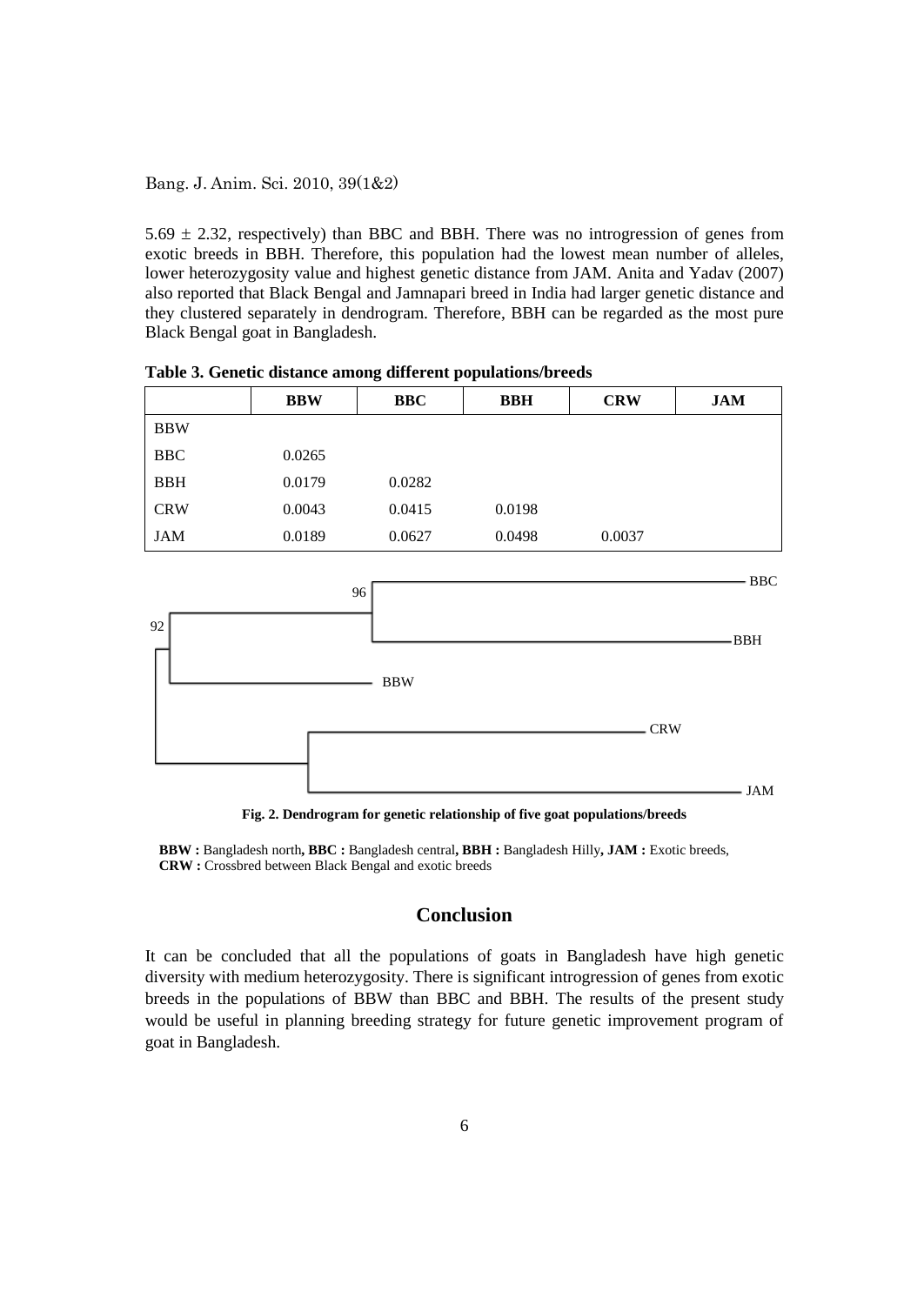### **Acknowledgement**

The authors thank to The International Atomic Energy Agency, International Livestock Research Institute and Bangladesh Agricultural University for their financial and technical support for this research work. Thanks also Officers and Field Staffs in the Department of Livestock Services for their assistance to collect the samples.

### **Literature Cited**

- Anita. Y. and Yadav, B. R. 2007. Genetic diversity among six breeds of Indian goat using RAPD markers. Biotech., 6(1): 57-60.
- Bowcock, A. M. Linares, R. A., Tomfohrde, J., Minch, E., Kidd, J. R. and Carvalli-Sforza, L. L. 1994. High resolution of human evolutionary trees with polymorphic microsatellites. Nature., 368: 455-457.
- Bruford, M. W. and Wayne, R. K. 1993. Microsatellites and their application to population genetic studies. Curr. Opin. Genet. Dev., 3(6): 939-43.
- Chenyambuga, S. W., Hanotte, O., Hirbo, J., WattS, P. C., Kemp, S. J., Kifaro, G. C., Gwakisa, P. S. P., Petersen, H. and Rege, J. E. O. 2004. Genetic Characterization of Indigenous Goats of Subsaharan Africa Using Microsatellite DNA Markers. Asian-Aust. J. Anim. Sci., 17( 4): 445-452.
- Dixit, S. P., Verma, N. K., Aggarwal, R. A. K., Vyas, M. K., Rana, J., Sharma, A., Tyagi, P., Arya, P. and Ulmek, B. R. 2010. Genetic diversity and relationships among southern Indian goat breeds based on microsatellite markers. Small Rum. Res., 91(2 ): 153–159.
- DLS. 2007. Livestock statistics of Bangladesh. Department of Livestock Services*,* Dhaka.
- FAOSTAT. 2009. http://faostat.fao.org
- Faruque, M. O. and Khandoker, M. A. M. Y. 2007. Recent advance in goat genotyping in Bangladesh. In proceedings recent advance in livestock genotyping in Bangladesh, BARC, Dhaka held on 10 May, 2007. pp. 28-39.
- Felsenstein, J. 1995. PLYLIP phylogeny soft were version 3.7c. Department of Genetics, University of Washington, Seattle, Washington.
- Ganai, N. A. and Yadav, B. R. 2001. Genetic variation within and among three Indian breeds of goat using heterogonous micro satellite markers. Anim. Biotechnol., 12(2): 121-136.
- IAEA. 2004. Hand book on FAO/IAEA inter-regional training course on molecular methods in livestock genetics and breeding. International Atomic Energy Agency Laboratory, Seibergdorf, Austria, June 14-25, 2004.
- Jim´enez-Gamero, I., Dorado, G., Mu˜noz-Serrano, A., Analla, M. And Alonso-Moraga, A. 2006. DNA micro satellites to ascertain pedigree-recorded information in a selecting nucleus of Murciano-Granadina dairy goats. Small Rum. Res., 65(3): 266–273.
- Kappes S. M., Keele J. W., Stone R.T. 1997. A second generation linkage map of the bovine genome. Gen. Res., 7: 397-400.